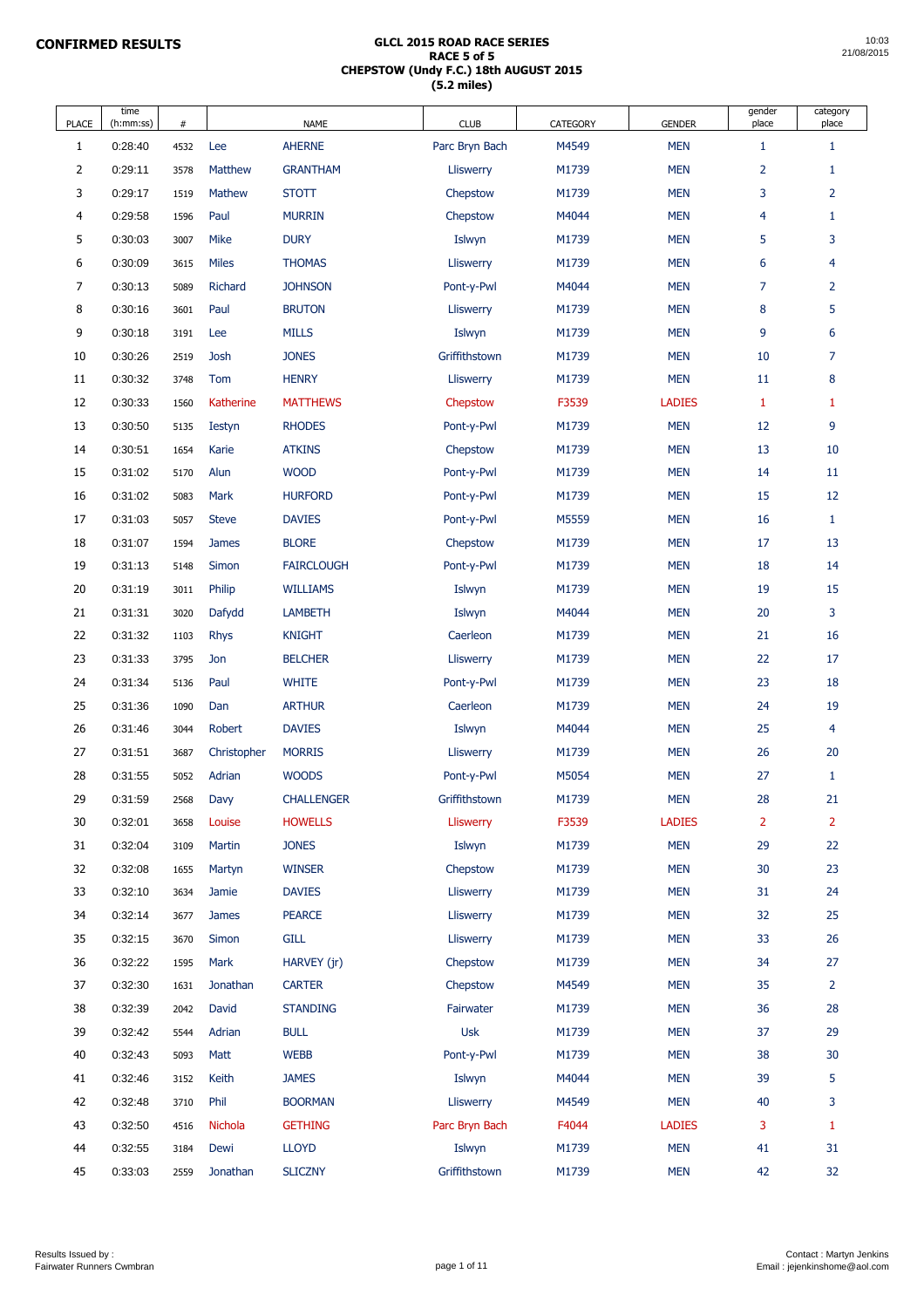| <b>PLACE</b> | time<br>(h:mm:ss)  | #            |                       | <b>NAME</b>                    | <b>CLUB</b>          | <b>CATEGORY</b> | <b>GENDER</b>               | gender<br>place | category<br>place |
|--------------|--------------------|--------------|-----------------------|--------------------------------|----------------------|-----------------|-----------------------------|-----------------|-------------------|
| 46           | 0:33:05            | 5115         | Gareth                | <b>DAVIES</b>                  | Pont-y-Pwl           | M1739           | <b>MEN</b>                  | 43              | 33                |
| 47           | 0:33:08            | 3098         | Haydn                 | <b>HARTNELL</b>                | Islwyn               | M5054           | <b>MEN</b>                  | 44              | $\overline{2}$    |
| 48           | 0:33:12            | 3661         | Rob                   | <b>DAVIES</b>                  | <b>Lliswerry</b>     | M4044           | <b>MEN</b>                  | 45              | 6                 |
| 49           | 0:33:14            | 4562         | <b>Neil</b>           | <b>LLOYD</b>                   | Parc Bryn Bach       | M6064           | <b>MEN</b>                  | 46              | 1                 |
| 50           | 0:33:15            | 3138         | <b>Steve</b>          | <b>LANE</b>                    | Islwyn               | M4044           | <b>MEN</b>                  | 47              | $\overline{7}$    |
| 51           | 0:33:20            | 1581         | <b>James</b>          | <b>TUCKER</b>                  | Chepstow             | M1739           | <b>MEN</b>                  | 48              | 34                |
| 52           | 0:33:22            | 1043         | Keith                 | <b>GITTINS</b>                 | Caerleon             | M5054           | <b>MEN</b>                  | 49              | 3                 |
| 53           | 0:33:24            | 1580         | <b>Matt</b>           | <b>KITCHING</b>                | Chepstow             | M4044           | <b>MEN</b>                  | 50              | 8                 |
| 54           | 0:33:27            | 1624         | Paul                  | <b>DODD</b>                    | Chepstow             | M5559           | <b>MEN</b>                  | 51              | $\overline{2}$    |
| 55           | 0:33:29            | 2539         | Gerard                | <b>GORMLEY</b>                 | Griffithstown        | M4549           | <b>MEN</b>                  | 52              | $\overline{4}$    |
| 56           | 0:33:33            | 1512         | Paul                  | <b>LIDGETT</b>                 | Chepstow             | M4549           | <b>MEN</b>                  | 53              | 5                 |
| 57           | 0:33:41            | 3614         | Geraint               | <b>HEATH</b>                   | <b>Lliswerry</b>     | M1739           | <b>MEN</b>                  | 54              | 35                |
| 58           | 0:33:45            | 5073         | Peter                 | <b>TOWNSEND</b>                | Pont-y-Pwl           | M1739           | <b>MEN</b>                  | 55              | 36                |
| 59           | 0:33:46            | 2583         | Adrian                | <b>SMITH</b>                   | Griffithstown        | M4044           | <b>MEN</b>                  | 56              | $\overline{9}$    |
| 60           | 0:33:48            | 3190         | Paul                  | <b>HAYWARD</b>                 | Islwyn               | M1739           | <b>MEN</b>                  | 57              | 37                |
| 61           | 0:33:51            | 5007         | Emma                  | <b>BAYLISS</b>                 | Pont-y-Pwl           | F1734           | <b>LADIES</b>               | $\overline{4}$  | $\mathbf{1}$      |
| 62           | 0:33:51            | 3752         | Gavin                 | <b>BRACE</b>                   | Lliswerry            | M1739           | <b>MEN</b>                  | 58              | 38                |
| 63           | 0:33:52            | 5133         | Sean                  | <b>TAYLOR</b>                  | Pont-y-Pwl           | M1739           | <b>MEN</b>                  | 59              | 39                |
| 64           | 0:33:53            | 1010         | Jade                  | <b>WAKLEY</b>                  | Caerleon             | F1734           | <b>LADIES</b>               | 5               | $\overline{2}$    |
| 65           | 0:33:58            | 1002         | Howard                | <b>MASON</b>                   | Caerleon             | M5054           | <b>MEN</b>                  | 60              | $\overline{4}$    |
| 66           | 0:34:02            | 4569         | <b>Shane</b>          | <b>ROBERTS</b>                 | Parc Bryn Bach       | M4044           | <b>MEN</b>                  | 61              | 10                |
| 67           | 0:34:04            | 3120         | <b>Russell</b>        | <b>WAREHAM</b>                 | Islwyn               | M4044           | <b>MEN</b>                  | 62              | 11                |
| 68           | 0:34:09            | 1532         | Peter                 | <b>HUTTON</b>                  | Chepstow             | M5559           | <b>MEN</b>                  | 63              | 3                 |
| 69           | 0:34:11            | 1134         | Rob                   | <b>BICKEL</b>                  | Caerleon             | M4044           | <b>MEN</b>                  | 64              | 12                |
| 70           | 0:34:17            | 3684         | Oliver                | <b>HARRIS</b>                  | <b>Lliswerry</b>     | M1739           | <b>MEN</b>                  | 65              | 40                |
| 71           | 0:34:18            | 5016         | Samantha              | <b>TOOP</b>                    | Pont-y-Pwl           | F1734           | <b>LADIES</b>               | $6\phantom{1}$  | 3                 |
| 72           | 0:34:26            | 3164         | <b>Steve</b>          | <b>DURY</b>                    | Islwyn               | M4044           | <b>MEN</b>                  | 66              | 13                |
| 73           | 0:34:30            | 5014         | Louise                | <b>SUMMERS</b>                 | Pont-y-Pwl           | F4549           | <b>LADIES</b>               | $\overline{7}$  | $\mathbf{1}$      |
| 74           | 0:34:34            | 1637         | Jamie                 | <b>GODDARD</b>                 | Chepstow             | M4044           | <b>MEN</b>                  | 67              | 14                |
| 75           | 0:34:38            | 1092         | Andrew                | <b>ROSEN</b>                   | Caerleon             | M1739           | <b>MEN</b>                  | 68              | 41                |
| 76           | 0:34:42            | 1536         | Mathew                | <b>LAWSON</b>                  | Chepstow             | M4549           | <b>MEN</b>                  | 69              | $6\phantom{1}6$   |
| 77           | 0:34:47            | 5069         | Andrew                | <b>DICKENS</b>                 | Pont-y-Pwl           | M4044           | <b>MEN</b>                  | 70              | 15                |
| 78           | 0:34:47            | 2553         | Andrew                | <b>THOMPSON</b>                | Griffithstown        | M5559           | <b>MEN</b>                  | 71              | $\overline{4}$    |
| 79           | 0:34:50            | 2034         | Rob                   | <b>SYMONS</b>                  | Fairwater            | M5054           | <b>MEN</b>                  | 72              | 5                 |
| 80           | 0:34:51            | 5149         | <b>Steve</b>          | <b>HARRHY</b>                  | Pont-y-Pwl           | M5054           | <b>MEN</b>                  | 73              | 6                 |
| 81           | 0:35:05            | 4578         | Sean                  | <b>TOMASSON</b>                | Parc Bryn Bach       | M1739           | <b>MEN</b>                  | 74              | 42                |
| 82           | 0:35:06            | 1569         | Gareth                | <b>JONES</b>                   | Chepstow             | M6569           | <b>MEN</b>                  | 75              | 1                 |
| 83<br>84     | 0:35:07            | 2582         | <b>James</b><br>Sarah | <b>DESMOND</b>                 | Griffithstown        | M1739           | <b>MEN</b><br><b>LADIES</b> | 76<br>8         | 43<br>3           |
| 85           | 0:35:07            | 1601         |                       | <b>BELL</b><br><b>URQUHART</b> | Chepstow             | F3539<br>M5054  | <b>MEN</b>                  | 77              | $\overline{7}$    |
| 86           | 0:35:10<br>0:35:12 | 5090         | Carl<br>David         | <b>WATERS</b>                  | Pont-y-Pwl<br>Islwyn | M4044           | <b>MEN</b>                  | 78              | 16                |
| 87           | 0:35:13            | 3114<br>4065 | <b>Brian</b>          | <b>EVANS</b>                   | Monmouth             | M4044           | <b>MEN</b>                  | 79              | 17                |
| 88           | 0:35:14            | 2548         | <b>Mark</b>           | <b>ROBINS</b>                  | Griffithstown        | M4549           | <b>MEN</b>                  | 80              | $\overline{7}$    |
| 89           | 0:35:15            | 1027         | Emma                  | <b>WILLIAMS</b>                | Caerleon             | F1734           | <b>LADIES</b>               | 9               | $\overline{4}$    |
| 90           | 0:35:16            | 5139         | Chris                 | <b>O'BRIEN</b>                 | Pont-y-Pwl           | M4044           | <b>MEN</b>                  | 81              | 18                |

Contact : Martyn Jenkins

Email : jejenkinshome@aol.com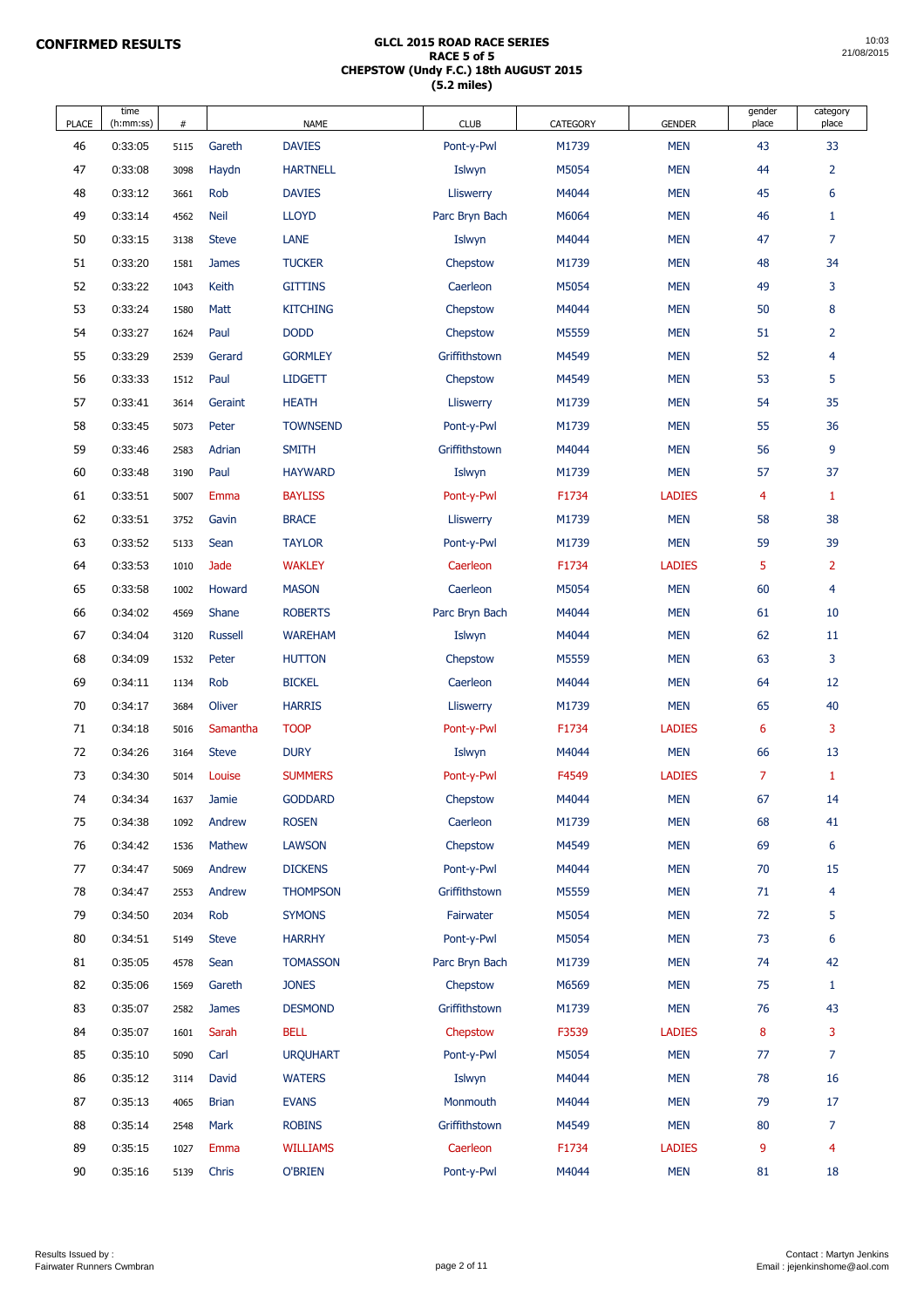| <b>PLACE</b> | time<br>(h:mm:ss)  | #            |                        | <b>NAME</b>                         | <b>CLUB</b>           | <b>CATEGORY</b> | <b>GENDER</b>            | gender<br>place | category<br>place |
|--------------|--------------------|--------------|------------------------|-------------------------------------|-----------------------|-----------------|--------------------------|-----------------|-------------------|
| 91           | 0:35:17            | 1031         | <b>Richard</b>         | <b>PERRY</b>                        | Caerleon              | M1739           | <b>MEN</b>               | 82              | 44                |
| 92           | 0:35:18            | 3773         | Rebecca                | <b>ROTHWELL</b>                     | <b>Lliswerry</b>      | F1734           | <b>LADIES</b>            | 10              | 5                 |
| 93           | 0:35:20            | 3517         | Tim                    | <b>REESE</b>                        | <b>Lliswerry</b>      | M5054           | <b>MEN</b>               | 83              | 8                 |
| 94           | 0:35:24            | 1525         | <b>Niki</b>            | <b>MORGAN</b>                       | Chepstow              | F4549           | <b>LADIES</b>            | 11              | $\overline{2}$    |
| 95           | 0:35:29            | 1567         | Georgie                | <b>PRIOR</b>                        | Chepstow              | F1734           | <b>LADIES</b>            | 12              | 6                 |
| 96           | 0:35:30            | 1044         | Peter                  | <b>RODGER</b>                       | Caerleon              | M5559           | <b>MEN</b>               | 84              | 5                 |
| 97           | 0:35:36            | 2534         | Andrew                 | <b>SPENCER</b>                      | Griffithstown         | M5054           | <b>MEN</b>               | 85              | 9                 |
| 98           | 0:35:39            | 1667         | Alex                   | <b>CARTER</b>                       | Chepstow              | M1739           | <b>MEN</b>               | 86              | 45                |
| 99           | 0:35:42            | 1564         | Andy                   | <b>STOTT</b>                        | Chepstow              | M5559           | <b>MEN</b>               | 87              | 6                 |
| 100          | 0:35:43            | 5541         | Jon                    | <b>HANCOCK</b>                      | <b>Usk</b>            | M5559           | <b>MEN</b>               | 88              | $\overline{7}$    |
| 101          | 0:35:50            | 4509         | Ian                    | <b>LINE</b>                         | Parc Bryn Bach        | M4044           | <b>MEN</b>               | 89              | 19                |
| 102          | 0:35:52            | 4050         | Robert                 | <b>NELSON</b>                       | Monmouth              | M4044           | <b>MEN</b>               | 90              | 20                |
| 103          | 0:35:54            | 2545         | Colin                  | <b>WILMOTT</b>                      | Griffithstown         | M5559           | <b>MEN</b>               | 91              | $\bf 8$           |
| 104          | 0:35:56            | 1127         | Ian                    | <b>DAVIES</b>                       | Caerleon              | M4044           | <b>MEN</b>               | 92              | 21                |
| 105          | 0:36:01            | 1599         | Kevin                  | <b>MCENTEE</b>                      | Chepstow              | M5559           | <b>MEN</b>               | 93              | 9                 |
| 106          | 0:36:05            | 5178         | <b>Steve</b>           | <b>BRYANT</b>                       | Pont-y-Pwl            | M5054           | <b>MEN</b>               | 94              | 10                |
| 107          | 0:36:10            | 1114         | <b>Simon</b>           | <b>TANG</b>                         | Caerleon              | M1739           | <b>MEN</b>               | 95              | 46                |
| 108          | 0:36:13            | 4048         | <b>Nick</b>            | <b>LLOYD</b>                        | Monmouth              | M1739           | <b>MEN</b>               | 96              | 47                |
| 109          | 0:36:14            | 3506         | Sandra                 | <b>CHIPPER</b>                      | <b>Lliswerry</b>      | F4044           | <b>LADIES</b>            | 13              | $\overline{2}$    |
| 110          | 0:36:21            | 2024         | Richard                | <b>BOWIE</b>                        | Fairwater             | M5054           | <b>MEN</b>               | 97              | $11\,$            |
| 111          | 0:36:23            | 3009         | Jason                  | <b>DIXON</b>                        | Islwyn                | M4044           | <b>MEN</b>               | 98              | 22                |
| 112          | 0:36:29            | 4072         | <b>Jeremy</b>          | <b>MASTERS</b>                      | Monmouth              | M4044           | <b>MEN</b>               | 99              | 23                |
| 113          | 0:36:30            | 1091         | Grahame                | <b>VINER</b>                        | Caerleon              | M5559           | <b>MEN</b>               | 100             | 10                |
| 114          | 0:36:40            | 4535         | <b>James</b>           | <b>WILLIAMS</b>                     | Parc Bryn Bach        | M1739           | <b>MEN</b>               | 101             | 48                |
| 115          | 0:36:45            | 5174         | Lubi                   | <b>MECIAROVA</b>                    | Pont-y-Pwl            | F1734           | <b>LADIES</b>            | 14              | $\overline{7}$    |
| 116          | 0:36:46            | 1111         | Michael                | <b>REEVES</b>                       | Caerleon              | M1739           | <b>MEN</b>               | 102             | 49                |
| 117          | 0:36:46            | 3671         | Sarah                  | <b>LAUDER</b>                       | <b>Lliswerry</b>      | F3539           | <b>LADIES</b>            | 15              | $\overline{4}$    |
| 118          | 0:36:47            | 2012         | Michael                | <b>SKYRME</b>                       | Fairwater             | M4549           | <b>MEN</b>               | 103             | $\boldsymbol{8}$  |
| 119          | 0:36:51            | 5080         | Keith                  | <b>LANGLEY</b>                      | Pont-y-Pwl            | M5559           | <b>MEN</b>               | 104             | 11                |
| 120          | 0:36:54            | 4051         | <b>Kirk</b>            | <b>HILL</b>                         | Monmouth              | M4044           | <b>MEN</b>               | 105             | 24                |
| 121          | 0:37:00            | 3841         | Ian                    | <b>WHATMOUGH</b>                    | <b>Lliswerry</b>      | M5054           | <b>MEN</b>               | 106             | 12                |
| 122          | 0:37:04            | 3750         | Peter                  | <b>OVEY</b>                         | <b>Lliswerry</b>      | M4549           | <b>MEN</b>               | 107             | 9                 |
| 123          | 0:37:05            | 4502         | Andrew                 | <b>WILLIAMS</b>                     | Parc Bryn Bach        | M1739           | <b>MEN</b>               | 108             | 50                |
| 124          | 0:37:14            | 3667         | <b>Nigel</b>           | <b>FOULKES-NOCK</b>                 | <b>Lliswerry</b>      | M4549           | <b>MEN</b>               | 109             | 10                |
| 125          | 0:37:17            | 4017         | <b>Stuart</b>          | <b>KRAMER</b>                       | Monmouth              | M5054           | <b>MEN</b>               | 110             | 13                |
| 126          | 0:37:18            | 3040         | Russel                 | <b>DOBBS</b>                        | Islwyn                | M4044           | <b>MEN</b>               | 111             | 25                |
| 127          | 0:37:21            | 1586         | Helen                  | <b>DUFFIELD</b>                     | Chepstow              | F4044           | <b>LADIES</b>            | 16              | 3                 |
| 128          | 0:37:21            | 1606         | Alan                   | <b>DOBBS</b>                        | Chepstow              | M1739           | <b>MEN</b>               | 112             | 51                |
| 129          | 0:37:23            | 3141         | Daffyd                 | <b>WEETMAN</b>                      | Islwyn                | M4044           | <b>MEN</b>               | 113             | 26                |
| 130          | 0:37:25            | 1538         | <b>Stuart</b>          | <b>DUNCAN</b>                       | Chepstow              | M5054           | <b>MEN</b>               | 114             | 14                |
| 131          | 0:37:27            | 3641         | Andrew                 | <b>JOHNSON</b>                      | Lliswerry             | M5054           | <b>MEN</b>               | 115             | 15<br>27          |
| 132          | 0:37:31            | 2027         | <b>Steve</b>           | <b>MORGAN</b><br><b>BLAKEBROUGH</b> | Fairwater<br>Monmouth | M4044<br>M5054  | <b>MEN</b><br><b>MEN</b> | 116             | 16                |
| 133<br>134   | 0:37:34<br>0:37:38 | 4044         | <b>Martin</b><br>Chris | <b>DAVIES</b>                       | <b>Lliswerry</b>      | M5559           | <b>MEN</b>               | 117<br>118      | 12                |
| 135          | 0:37:42            | 3513<br>5535 | <b>Neil</b>            | <b>WILLIAMS</b>                     | <b>Usk</b>            | M5054           | <b>MEN</b>               | 119             | 17                |
|              |                    |              |                        |                                     |                       |                 |                          |                 |                   |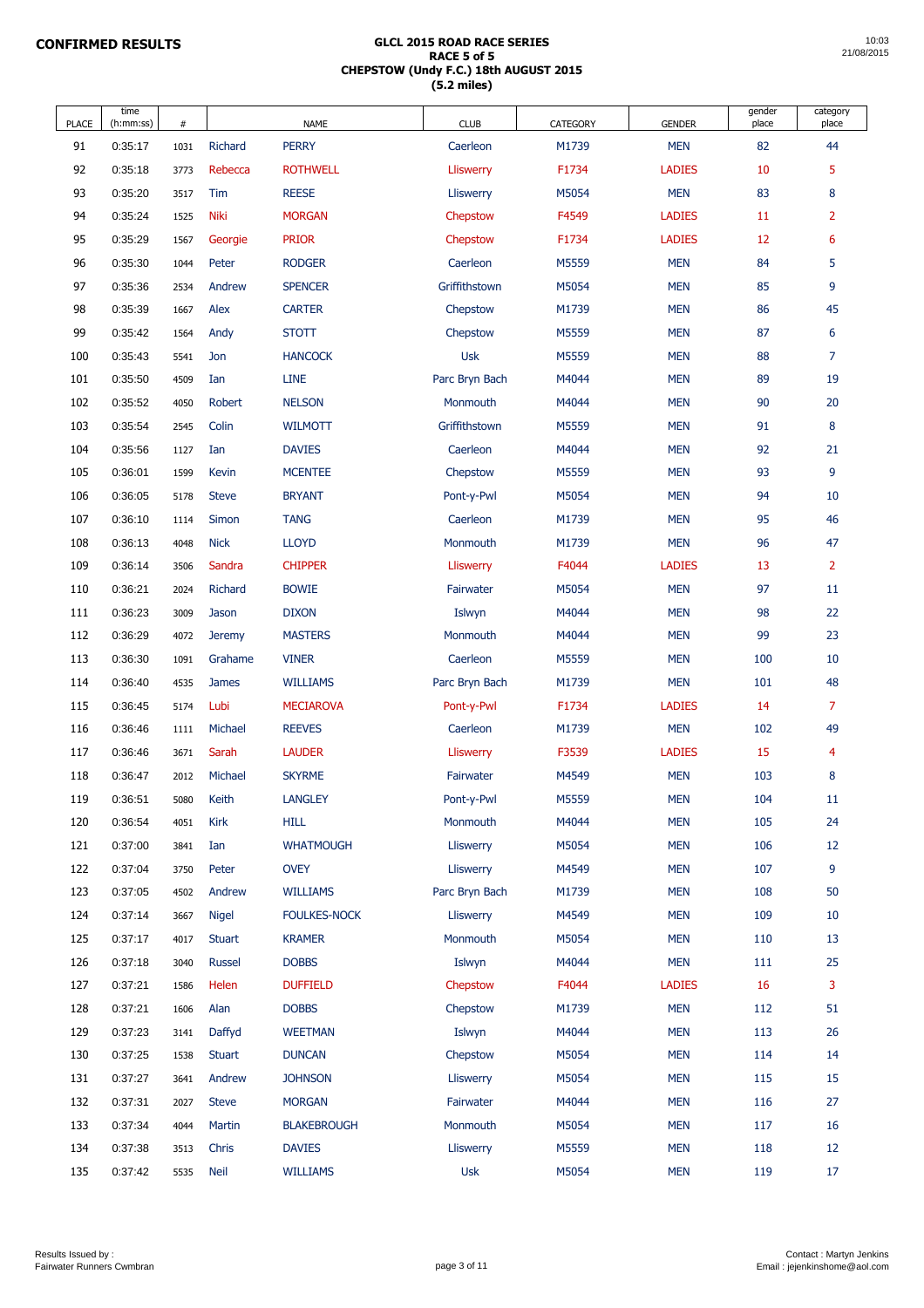| <b>PLACE</b> | time<br>(h:mm:ss) | #    |                 | <b>NAME</b>        | <b>CLUB</b>      | <b>CATEGORY</b> | <b>GENDER</b> | gender<br>place | category<br>place |
|--------------|-------------------|------|-----------------|--------------------|------------------|-----------------|---------------|-----------------|-------------------|
| 136          | 0:37:43           | 3849 | Ian             | <b>HARHHY</b>      | <b>Lliswerry</b> | M5559           | <b>MEN</b>    | 120             | 13                |
| 137          | 0:37:44           | 1666 | <b>James</b>    | <b>BOYLE</b>       | Chepstow         | M5054           | <b>MEN</b>    | 121             | 18                |
| 138          | 0:37:48           | 2586 | <b>Dennis</b>   | <b>BREMAN</b>      | Griffithstown    | M5054           | <b>MEN</b>    | 122             | 19                |
| 139          | 0:37:51           | 3515 | Paul            | <b>DURSLEY</b>     | <b>Lliswerry</b> | M6064           | <b>MEN</b>    | 123             | $\overline{2}$    |
| 140          | 0:37:52           | 1112 | Jason           | <b>PRITCHARD</b>   | Caerleon         | M1739           | <b>MEN</b>    | 124             | 52                |
| 141          | 0:37:56           | 4553 | <b>Danielle</b> | <b>PHILLIPS</b>    | Parc Bryn Bach   | F1734           | <b>LADIES</b> | 17              | 8                 |
| 142          | 0:37:57           | 2017 | Peter           | <b>JONES</b>       | Fairwater        | M1739           | <b>MEN</b>    | 125             | 53                |
| 143          | 0:37:57           | 4011 | Lee             | <b>JAMES</b>       | Monmouth         | M4044           | <b>MEN</b>    | 126             | 28                |
| 144          | 0:38:13           | 1063 | Paula           | <b>WILLIAMS</b>    | Caerleon         | F4549           | <b>LADIES</b> | 18              | 3                 |
| 145          | 0:38:15           | 1566 | Allan           | <b>McCALL</b>      | Chepstow         | M4549           | <b>MEN</b>    | 127             | 11                |
| 146          | 0:38:18           | 4537 | David           | <b>SMOUT</b>       | Parc Bryn Bach   | M6569           | <b>MEN</b>    | 128             | $\overline{2}$    |
| 147          | 0:38:19           | 5094 | Chris           | <b>CAREY</b>       | Pont-y-Pwl       | M4549           | <b>MEN</b>    | 129             | 12                |
| 148          | 0:38:19           | 1559 | <b>Tom</b>      | <b>RIDDINGTON</b>  | Chepstow         | M4044           | <b>MEN</b>    | 130             | 29                |
| 149          | 0:38:24           | 2569 | <b>Rhys</b>     | <b>THOMAS</b>      | Griffithstown    | M1739           | <b>MEN</b>    | 131             | 54                |
| 150          | 0:38:26           | 5536 | <b>Thomas</b>   | <b>WILLIAMS</b>    | <b>Usk</b>       | M5559           | <b>MEN</b>    | 132             | 14                |
| 151          | 0:38:27           | 1022 | Philip          | <b>HYATT</b>       | Caerleon         | M5054           | <b>MEN</b>    | 133             | 20                |
| 152          | 0:38:31           | 3147 | <b>Kelly</b>    | <b>FELSTEAD</b>    | Islwyn           | F3539           | <b>LADIES</b> | 19              | 5                 |
| 153          | 0:38:32           | 3210 | Andrew          | <b>COLLINS</b>     | Islwyn           | M1739           | <b>MEN</b>    | 134             | 55                |
| 154          | 0:38:36           | 2542 | Peter           | <b>WELBIRG</b>     | Griffithstown    | M6064           | <b>MEN</b>    | 135             | 3                 |
| 155          | 0:38:38           | 3758 | Rachel          | <b>BOWEN</b>       | <b>Lliswerry</b> | F3539           | <b>LADIES</b> | 20              | 6                 |
| 156          | 0:38:39           | 1089 | Peter           | <b>BURROWS</b>     | Caerleon         | M1739           | <b>MEN</b>    | 136             | 56                |
| 157          | 0:38:39           | 2067 | Reg             | <b>KING</b>        | Fairwater        | M4044           | <b>MEN</b>    | 137             | 30                |
| 158          | 0:38:47           | 4046 | Luke            | <b>BLAKEBROUGH</b> | Monmouth         | M1739           | <b>MEN</b>    | 138             | 57                |
| 159          | 0:38:47           | 2070 | Adam            | <b>PERRY</b>       | Fairwater        | M1739           | <b>MEN</b>    | 139             | 58                |
| 160          | 0:38:49           | 4069 | <b>Toby</b>     | <b>WALES</b>       | Monmouth         | M4549           | <b>MEN</b>    | 140             | 13                |
| 161          | 0:38:50           | 4037 | David           | <b>MATHER</b>      | Monmouth         | M5054           | <b>MEN</b>    | 141             | 21                |
| 162          | 0:38:51           | 1570 | Ian             | <b>WADE</b>        | Chepstow         | M5054           | <b>MEN</b>    | 142             | 22                |
| 163          | 0:38:54           | 2043 | Martyn          | <b>JENKINS</b>     | Fairwater        | M5559           | <b>MEN</b>    | 143             | 15                |
| 164          | 0:38:55           | 3835 | <b>Marina</b>   | <b>WRIGHT</b>      | <b>Lliswerry</b> | F3539           | <b>LADIES</b> | 21              | $\overline{7}$    |
| 165          | 0:38:55           | 3786 | Sarah           | <b>FRANCIS</b>     | <b>Lliswerry</b> | F3539           | <b>LADIES</b> | 22              | 8                 |
| 166          | 0:38:57           | 1101 | Gethin          | <b>DENT</b>        | Caerleon         | M4044           | <b>MEN</b>    | 144             | 31                |
| 167          | 0:38:58           | 3850 | <b>Jordan</b>   | <b>DUBOCK</b>      | <b>Lliswerry</b> | M1739           | <b>MEN</b>    | 145             | 59                |
| 168          | 0:39:00           | 4058 | <b>Nerys</b>    | <b>CHAPLIN</b>     | Monmouth         | F1734           | <b>LADIES</b> | 23              | 9                 |
| 169          | 0:39:02           | 1510 | <b>Berna</b>    | <b>CANTWELL</b>    | Chepstow         | F5054           | <b>LADIES</b> | 24              | $\mathbf{1}$      |
| 170          | 0:39:05           | 4001 | Emma            | <b>KING</b>        | Monmouth         | F1734           | <b>LADIES</b> | 25              | 10                |
| 171          | 0:39:08           | 2529 | Elizabeth       | <b>STOKES</b>      | Griffithstown    | F4044           | <b>LADIES</b> | 26              | $\overline{4}$    |
| 172          | 0:39:09           | 1658 | Sian            | <b>STROUD</b>      | Chepstow         | F5054           | <b>LADIES</b> | 27              | $\overline{2}$    |
| 173          | 0:39:12           | 3840 | <b>Matthew</b>  | <b>PHILLIPS</b>    | <b>Lliswerry</b> | M4044           | <b>MEN</b>    | 146             | 32                |
| 174          | 0:39:17           | 1555 | Chris           | <b>REES</b>        | Chepstow         | M5054           | <b>MEN</b>    | 147             | 23                |
| 175          | 0:39:22           | 4038 | <b>Jeremy</b>   | <b>CREASEY</b>     | Monmouth         | M4549           | <b>MEN</b>    | 148             | 14                |
| 176          | 0:39:23           | 2552 | Peter           | <b>ROBERTS</b>     | Griffithstown    | M5559           | <b>MEN</b>    | 149             | 16                |
| 177          | 0:39:26           | 4559 | Lee             | <b>PHILLIPS</b>    | Parc Bryn Bach   | M4044           | <b>MEN</b>    | 150             | 33                |
| 178          | 0:39:28           | 3637 | <b>Janet</b>    | <b>RICHARDS</b>    | <b>Lliswerry</b> | F5054           | <b>LADIES</b> | 28              | 3                 |
| 179          | 0:39:33           | 2031 | Deb             | <b>COCKRAM</b>     | Fairwater        | F5054           | <b>LADIES</b> | 29              | $\overline{4}$    |
| 180          | 0:39:35           | 4519 | <b>Kelly</b>    | <b>COLLINS</b>     | Parc Bryn Bach   | F3539           | <b>LADIES</b> | 30              | 9                 |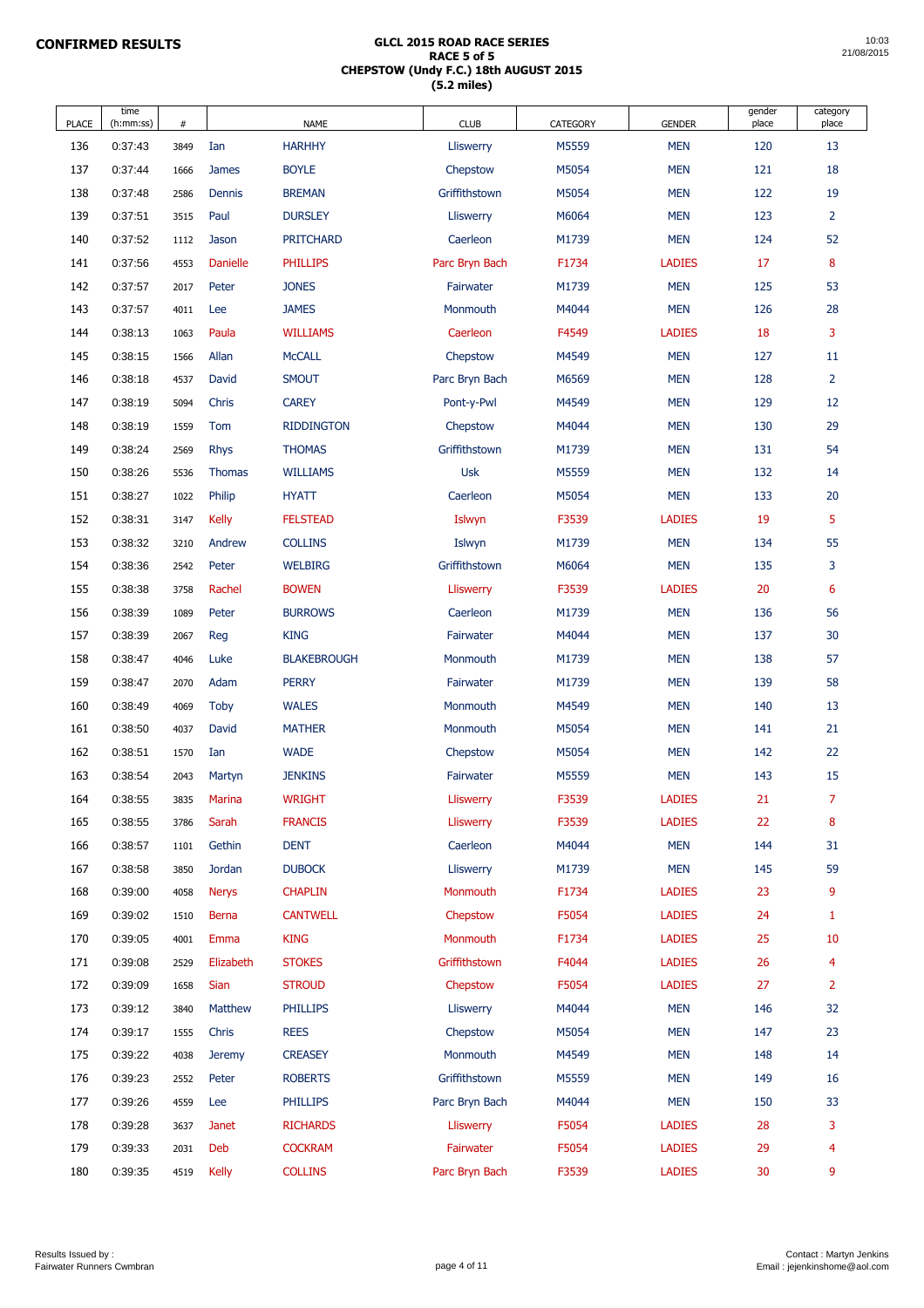| <b>PLACE</b> | time<br>(h:mm:ss) | #            |                   | <b>NAME</b>           | <b>CLUB</b>      | <b>CATEGORY</b> | <b>GENDER</b> | gender<br>place | category<br>place |
|--------------|-------------------|--------------|-------------------|-----------------------|------------------|-----------------|---------------|-----------------|-------------------|
| 181          | 0:39:40           | 5038         | <b>Anne Marie</b> | <b>HARRIS</b>         | Pont-y-Pwl       | F4044           | <b>LADIES</b> | 31              | 5                 |
| 182          | 0:39:41           | <b>GUEST</b> | Joanne            | <b>HANCOCK</b>        | #N/A             | #N/A            | <b>LADIES</b> | $\pmb{0}$       | $\pmb{0}$         |
| 183          | 0:39:48           | 1665         | <b>Steve</b>      | <b>OWEN</b>           | Chepstow         | M6064           | <b>MEN</b>    | 151             | 4                 |
| 184          | 0:39:51           | 4548         | Ceri              | <b>WHENT NELMES</b>   | Parc Bryn Bach   | F3539           | <b>LADIES</b> | 32              | 10                |
| 185          | 0:39:52           | 1657         | <b>Barry</b>      | <b>EVANS</b>          | Chepstow         | M4549           | <b>MEN</b>    | 152             | 15                |
| 186          | 0:39:53           | 3509         | Gareth            | <b>JENKINS</b>        | <b>Lliswerry</b> | M4044           | <b>MEN</b>    | 153             | 34                |
| 187          | 0:39:55           | 1535         | <b>Brenda</b>     | <b>AVERY</b>          | Chepstow         | F6099           | <b>LADIES</b> | 33              | $\mathbf{1}$      |
| 188          | 0:39:56           | 3693         | David             | <b>GATES</b>          | <b>Lliswerry</b> | M5559           | <b>MEN</b>    | 154             | 17                |
| 189          | 0:39:58           | 2535         | Malcolm           | <b>COX</b>            | Griffithstown    | M6569           | <b>MEN</b>    | 155             | 3                 |
| 190          | 0:40:01           | 3527         | Howard            | <b>ATTWOOD</b>        | <b>Lliswerry</b> | M6569           | <b>MEN</b>    | 156             | $\overline{4}$    |
| 191          | 0:40:02           | 1032         | Ian               | <b>PRICE</b>          | Caerleon         | M4549           | <b>MEN</b>    | 157             | 16                |
| 192          | 0:40:06           | 4551         | <b>Kevin</b>      | <b>BRADFIELD</b>      | Parc Bryn Bach   | M4549           | <b>MEN</b>    | 158             | 17                |
| 193          | 0:40:07           | 1656         | Rachel            | <b>HIPKISS</b>        | Chepstow         | F1734           | <b>LADIES</b> | 34              | <b>11</b>         |
| 194          | 0:40:15           | 1001         | Andrew            | <b>TAYLOR</b>         | Caerleon         | M5559           | <b>MEN</b>    | 159             | 18                |
| 195          | 0:40:21           | 5107         | Dean              | <b>ARNOLD</b>         | Pont-y-Pwl       | M4549           | <b>MEN</b>    | 160             | 18                |
| 196          | 0:40:28           | 1113         | Peter             | <b>HARDING</b>        | Caerleon         | M1739           | <b>MEN</b>    | 161             | 60                |
| 197          | 0:40:29           | 1619         | <b>Mike</b>       | <b>EVANS</b>          | Chepstow         | M5559           | <b>MEN</b>    | 162             | 19                |
| 198          | 0:40:30           | 2030         | Andrew            | <b>JAMES</b>          | Fairwater        | M4044           | <b>MEN</b>    | 163             | 35                |
| 199          | 0:40:30           | 1668         | <b>Rich</b>       | <b>MILLIKEN</b>       | Chepstow         | M5559           | <b>MEN</b>    | 164             | 20                |
| 200          | 0:40:33           | 1669         | Joanne            | <b>MILLIKEN</b>       | Chepstow         | F5559           | <b>LADIES</b> | 35              | $\mathbf{1}$      |
| 201          | 0:40:35           | 3186         | Ryan              | <b>LAMBETH</b>        | Islwyn           | M1739           | <b>MEN</b>    | 165             | 61                |
| 202          | 0:40:38           | 3143         | Michelle          | <b>JOHNSON</b>        | Islwyn           | F1734           | <b>LADIES</b> | 36              | 12                |
| 203          | 0:40:49           | 2585         | Liz               | <b>CHAMBERLAIN</b>    | Griffithstown    | F1734           | <b>LADIES</b> | 37              | 13                |
| 204          | 0:40:50           | 2506         | Rose              | <b>CHARLES</b>        | Griffithstown    | F1734           | <b>LADIES</b> | 38              | 14                |
| 205          | 0:40:57           | 4539         | Rachel            | <b>LEWIS</b>          | Parc Bryn Bach   | F3539           | <b>LADIES</b> | 39              | <b>11</b>         |
| 206          | 0:41:01           | 1126         | Chris             | <b>ELLIOT</b>         | Caerleon         | M1739           | <b>MEN</b>    | 166             | 62                |
| 207          | 0:41:04           | 3176         | Samantha          | <b>METHUEN</b>        | Islwyn           | F3539           | <b>LADIES</b> | 40              | 12                |
| 208          | 0:41:05           | 3526         | <b>Jeremy</b>     | <b>DICKSON</b>        | <b>Lliswerry</b> | M5054           | <b>MEN</b>    | 167             | 24                |
| 209          | 0:41:06           | 5143         | <b>Nigel</b>      | <b>BAKER</b>          | Pont-y-Pwl       | M6569           | <b>MEN</b>    | 168             | 5                 |
| 210          | 0:41:08           | 3189         | <b>Mark</b>       | <b>DUDDRIDGE</b>      | Islwyn           | M1739           | <b>MEN</b>    | 169             | 63                |
| 211          | 0:41:09           | 5550         | Graham            | <b>SIMPSON</b>        | <b>Usk</b>       | M5054           | <b>MEN</b>    | 170             | 25                |
| 212          | 0:41:13           | 2025         | Julie             | <b>LEES</b>           | Fairwater        | F4044           | <b>LADIES</b> | 41              | $6\phantom{1}6$   |
| 213          | 0:41:15           | 1608         | Karen             | <b>ELVERS</b>         | Chepstow         | F4044           | <b>LADIES</b> | 42              | $\overline{7}$    |
| 214          | 0:41:19           | 2523         | <b>Natalie</b>    | <b>HERN</b>           | Griffithstown    | F4549           | <b>LADIES</b> | 43              | $\overline{4}$    |
| 215          | 0:41:22           | 3838         | Gayle             | <b>SHEPPARD</b>       | <b>Lliswerry</b> | F4044           | <b>LADIES</b> | 44              | 8                 |
| 216          | 0:41:25           | 2055         | Tim               | <b>MURPHY</b>         | Fairwater        | M5559           | <b>MEN</b>    | 171             | 21                |
| 217          | 0:41:30           | 2011         | Bev               | <b>BRADBURY JONES</b> | Fairwater        | F4044           | <b>LADIES</b> | 45              | 9                 |
| 218          | 0:41:30           | 2032         | Helen             | <b>WILLIAMS</b>       | Fairwater        | F4044           | <b>LADIES</b> | 46              | 10                |
| 219          | 0:41:32           | 5554         | Karen             | <b>POTTER</b>         | <b>Usk</b>       | F5054           | <b>LADIES</b> | 47              | 5                 |
| 220          | 0:41:34           | 1123         | Mike              | <b>TUNE</b>           | Caerleon         | M4549           | <b>MEN</b>    | 172             | 19                |
| 221          | 0:41:36           | 4513         | Margrett          | <b>MONK</b>           | Parc Bryn Bach   | F6099           | <b>LADIES</b> | 48              | $\overline{2}$    |
| 222          | 0:41:37           | 1018         | Rachel            | <b>DOREL</b>          | Caerleon         | F1734           | <b>LADIES</b> | 49              | 15                |
| 223          | 0:41:40           | 1130         | Dan               | <b>FOSTER</b>         | Caerleon         | M1739           | <b>MEN</b>    | 173             | 64                |
| 224          | 0:41:41           | 3207         | Dean              | <b>LITTLE</b>         | Islwyn           | M1739           | <b>MEN</b>    | 174             | 65                |
| 225          | 0:41:44           | 3842         | Simeon            | <b>LOLIN</b>          | <b>Lliswerry</b> | M4549           | <b>MEN</b>    | 175             | 20                |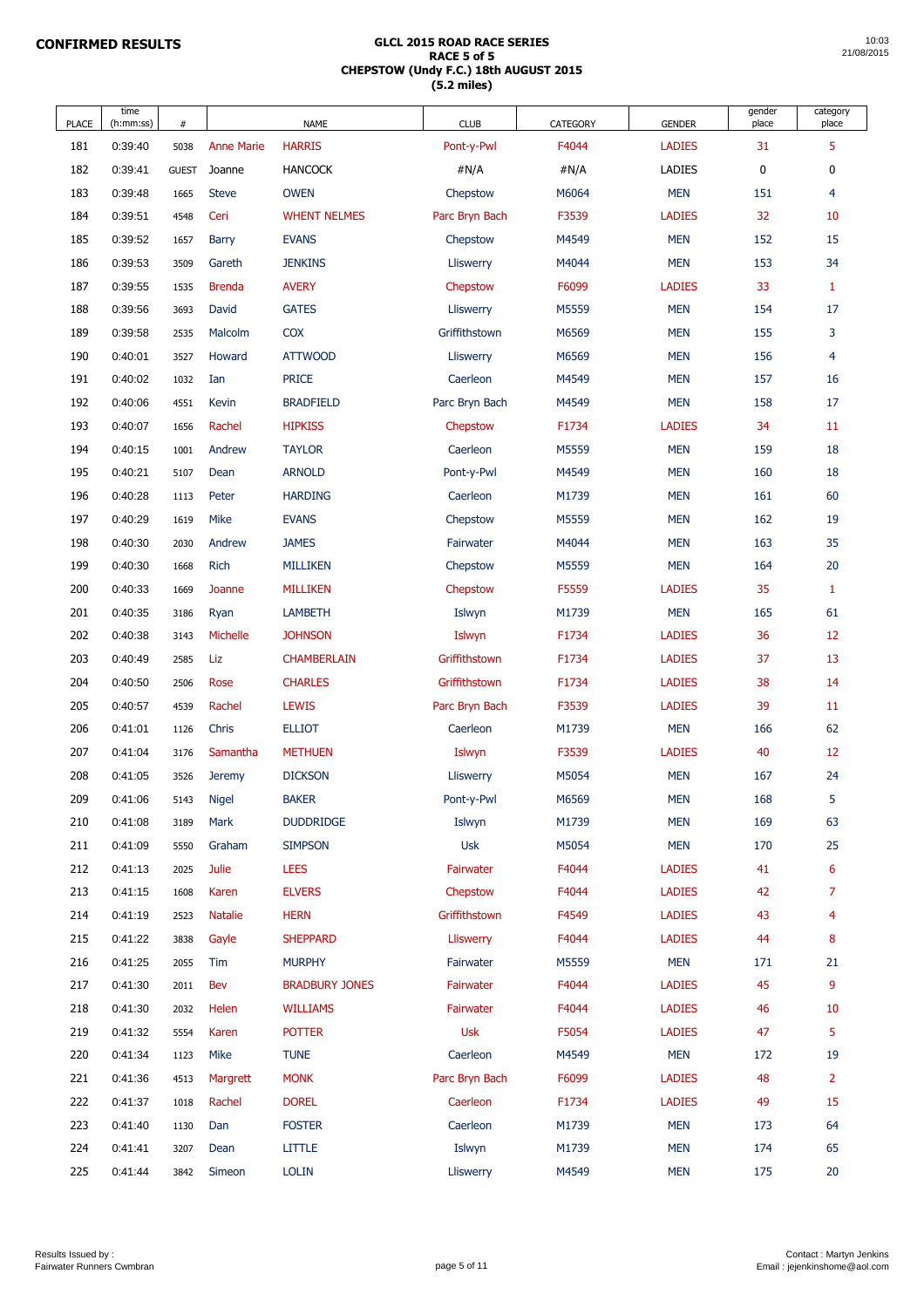| <b>PLACE</b> | time<br>(h:mm:ss) | #            |                 | <b>NAME</b>       | <b>CLUB</b>      | <b>CATEGORY</b> | <b>GENDER</b> | gender<br>place | category<br>place |
|--------------|-------------------|--------------|-----------------|-------------------|------------------|-----------------|---------------|-----------------|-------------------|
| 226          | 0:41:47           | 1597         | <b>Brett</b>    | <b>REGULSKI</b>   | Chepstow         | M5559           | <b>MEN</b>    | 176             | 22                |
| 227          | 0:41:54           | 4547         | <b>Hayley</b>   | <b>JACKSON</b>    | Parc Bryn Bach   | F4044           | <b>LADIES</b> | 50              | 11                |
| 228          | 0:42:05           | 3200         | Demi            | <b>HUGHES</b>     | Islwyn           | F1734           | <b>LADIES</b> | 51              | 16                |
| 229          | 0:42:13           | 3738         | <b>Neil</b>     | <b>SIDNEY</b>     | Lliswerry        | M4044           | <b>MEN</b>    | 177             | 36                |
| 230          | 0:42:18           | 3645         | Andy            | <b>COCKERAM</b>   | Lliswerry        | M4549           | <b>MEN</b>    | 178             | 21                |
| 231          | 0:42:23           | 2002         | <b>Julie</b>    | <b>ROCHE</b>      | Fairwater        | F4549           | <b>LADIES</b> | 52              | 5                 |
| 232          | 0:42:26           | 1106         | Emma            | <b>LYNCH</b>      | Caerleon         | F1734           | <b>LADIES</b> | 53              | 17                |
| 233          | 0:42:31           | 3665         | Michael         | <b>BONNETT</b>    | Lliswerry        | M5559           | <b>MEN</b>    | 179             | 23                |
| 234          | 0:42:35           | 5006         | Zoe             | <b>ELVER</b>      | Pont-y-Pwl       | F4044           | <b>LADIES</b> | 54              | 12                |
| 235          | 0:42:36           | 2065         | <b>Sian</b>     | <b>HOBBS</b>      | Fairwater        | F1734           | <b>LADIES</b> | 55              | 18                |
| 236          | 0:42:37           | 2579         | Andrew          | <b>MEANEY</b>     | Griffithstown    | M5054           | <b>MEN</b>    | 180             | 26                |
| 237          | 0:42:42           | 1009         | <b>Tom</b>      | <b>EVANS</b>      | Caerleon         | M1739           | <b>MEN</b>    | 181             | 66                |
| 238          | 0:42:50           | 1662         | <b>Kim</b>      | <b>CARWARDINE</b> | Chepstow         | F1734           | <b>LADIES</b> | 56              | 19                |
| 239          | 0:42:57           | 4561         | Wayne           | <b>CANIFF</b>     | Parc Bryn Bach   | M5559           | <b>MEN</b>    | 182             | 24                |
| 240          | 0:42:58           | 3187         | Samuel Evan     | <b>JONES</b>      | Islwyn           | M1739           | <b>MEN</b>    | 183             | 67                |
| 241          | 0:43:00           | 3010         | Roger           | <b>FAWKES</b>     | Islwyn           | M6064           | <b>MEN</b>    | 184             | 5                 |
| 242          | 0:43:03           | 5054         | Christopher     | <b>SIMMS</b>      | Pont-y-Pwl       | M6569           | <b>MEN</b>    | 185             | 6                 |
| 243          | 0:43:04           | 2066         | Hannah          | <b>KING</b>       | Fairwater        | F1734           | <b>LADIES</b> | 57              | 20                |
| 244          | 0:43:15           | 4517         | Michelle        | <b>JAYNE</b>      | Parc Bryn Bach   | F3539           | <b>LADIES</b> | 58              | 13                |
| 245          | 0:43:16           | 3198         | Clive           | <b>WATERS</b>     | Islwyn           | M5054           | <b>MEN</b>    | 186             | 27                |
| 246          | 0:43:17           | 4004         | Lucy            | <b>ALLEN</b>      | Monmouth         | F5054           | <b>LADIES</b> | 59              | 6                 |
| 247          | 0:43:19           | 3749         | Andy            | <b>HILLIS</b>     | <b>Lliswerry</b> | M5054           | <b>MEN</b>    | 187             | 28                |
| 248          | 0:43:21           | 1501         | Roberta         | <b>HAVERS</b>     | Chepstow         | F1734           | <b>LADIES</b> | 60              | 21                |
| 249          | 0:43:25           | 3118         | Sara            | <b>ARNOLD</b>     | Islwyn           | F4044           | <b>LADIES</b> | 61              | 13                |
| 250          | 0:43:27           | 5172         | Hannah          | <b>KILLICK</b>    | Pont-y-Pwl       | F1734           | <b>LADIES</b> | 62              | 22                |
| 251          | 0:43:28           | 2050         | Jane            | <b>LEWIS</b>      | Fairwater        | F4549           | <b>LADIES</b> | 63              | $6\phantom{1}6$   |
| 252          | 0:43:30           | <b>GUEST</b> | David           | <b>JAMES</b>      | #N/A             | #N/A            | <b>MEN</b>    | $\pmb{0}$       | $\boldsymbol{0}$  |
| 253          | 0:43:38           | 1509         | Andy            | <b>BRAY</b>       | Chepstow         | M5559           | <b>MEN</b>    | 188             | 25                |
| 254          | 0:43:39           | 4581         | Phillip         | <b>MATTHEWS</b>   | Parc Bryn Bach   | M6064           | <b>MEN</b>    | 189             | $6\phantom{a}$    |
| 255          | 0:43:44           | 3172         | <b>Kelly</b>    | <b>JACKA</b>      | Islwyn           | F3539           | <b>LADIES</b> | 64              | 14                |
| 256          | 0:43:51           | 3606         | <b>Steve</b>    | <b>MARSH</b>      | Lliswerry        | M5559           | <b>MEN</b>    | 190             | 26                |
| 257          | 0:43:52           | 3706         | Gemma           | <b>ACREMAN</b>    | <b>Lliswerry</b> | F1734           | <b>LADIES</b> | 65              | 23                |
| 258          | 0:44:02           | 1135         | Sarah           | <b>MILES</b>      | Caerleon         | F1734           | <b>LADIES</b> | 66              | 24                |
| 259          | 0:44:04           | <b>GUEST</b> | Sarah           | $\overline{?}$    | #N/A             | #N/A            | <b>LADIES</b> | $\pmb{0}$       | $\boldsymbol{0}$  |
| 260          | 0:44:04           | 5002         | Sharon          | <b>WOODS</b>      | Pont-y-Pwl       | F5559           | <b>LADIES</b> | 67              | $\overline{2}$    |
| 261          | 0:44:07           | 3148         | Lisa            | <b>LAWFORD</b>    | Islwyn           | F4044           | <b>LADIES</b> | 68              | 14                |
| 262          | 0:44:08           | 3076         | Colin           | <b>DIXON</b>      | Islwyn           | M6064           | <b>MEN</b>    | 191             | $\overline{7}$    |
| 263          | 0:44:18           | 5114         | <b>Michelle</b> | <b>GOOCH</b>      | Pont-y-Pwl       | F4549           | <b>LADIES</b> | 69              | $\overline{7}$    |
| 264          | 0:44:18           | 4580         | Anthony         | <b>LEWIS</b>      | Parc Bryn Bach   | M4549           | <b>MEN</b>    | 192             | 22                |
| 265          | 0:44:24           | 1079         | <b>Frances</b>  | <b>TAYLOR</b>     | Caerleon         | F1734           | <b>LADIES</b> | 70              | 25                |
| 266          | 0:44:25           | 4059         | <b>Tracey</b>   | <b>BURNS</b>      | Monmouth         | F1734           | <b>LADIES</b> | 71              | 26                |
| 267          | 0:44:32           | 5035         | Kate            | <b>ALLEN</b>      | Pont-y-Pwl       | F4044           | <b>LADIES</b> | 72              | 15                |
| 268          | 0:44:35           | 4042         | <b>Nick</b>     | <b>PARK</b>       | Monmouth         | M5054           | <b>MEN</b>    | 193             | 29                |
| 269          | 0:44:36           | 1133         | Adrian          | <b>BRIDGWAY</b>   | Caerleon         | M4549           | <b>MEN</b>    | 194             | 23                |
| 270          | 0:44:39           | 5531         | Tom             | <b>SOUTHWELL</b>  | <b>Usk</b>       | M1739           | <b>MEN</b>    | 195             | 68                |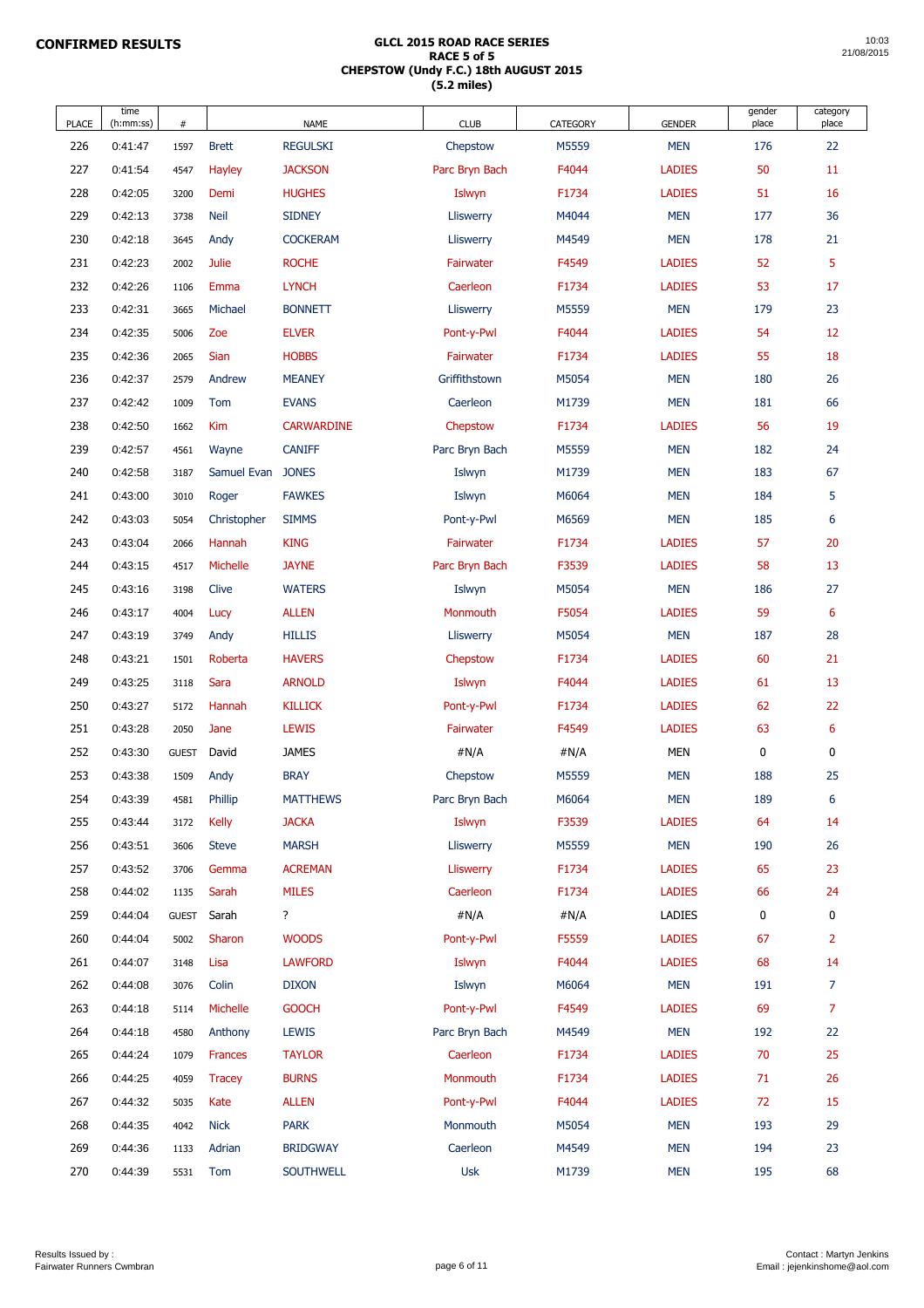| <b>PLACE</b> | time<br>(h:mm:ss) | #            |                 | <b>NAME</b>           | <b>CLUB</b>      | <b>CATEGORY</b> | <b>GENDER</b> | gender<br>place | category<br>place |
|--------------|-------------------|--------------|-----------------|-----------------------|------------------|-----------------|---------------|-----------------|-------------------|
| 271          | 0:44:40           | 4036         | Jo              | <b>MARSH</b>          | Monmouth         | F4549           | <b>LADIES</b> | 73              | 8                 |
| 272          | 0:44:43           | 5151         | Donna           | <b>HEWITT</b>         | Pont-y-Pwl       | F3539           | <b>LADIES</b> | 74              | 15                |
| 273          | 0:44:45           | 3153         | <b>Kirsty</b>   | <b>HOLTHAM-MORGAN</b> | Islwyn           | F3539           | <b>LADIES</b> | 75              | 16                |
| 274          | 0:44:53           | 5099         | Amy             | <b>FLINN</b>          | Pont-y-Pwl       | F1734           | <b>LADIES</b> | 76              | 27                |
| 275          | 0:45:07           | 3149         | Louise          | <b>SADLER</b>         | Islwyn           | F4044           | <b>LADIES</b> | 77              | 16                |
| 276          | 0:45:08           | 4530         | Samantha        | <b>STANDERWICK</b>    | Parc Bryn Bach   | F4044           | <b>LADIES</b> | 78              | 17                |
| 277          | 0:45:09           | 3166         | <b>Tracy</b>    | <b>SMITH</b>          | Islwyn           | F4044           | <b>LADIES</b> | 79              | 18                |
| 278          | 0:45:13           | 5015         | <b>Nadine</b>   | <b>DONOVAN</b>        | Pont-y-Pwl       | F4044           | <b>LADIES</b> | 80              | 19                |
| 279          | 0:45:17           | 3787         | Rachel          | <b>KENNEDY</b>        | <b>Lliswerry</b> | F4549           | <b>LADIES</b> | 81              | 9                 |
| 280          | 0:45:21           | 4504         | Kath            | <b>JERVIS</b>         | Parc Bryn Bach   | F5559           | <b>LADIES</b> | 82              | 3                 |
| 281          | 0:45:31           | 1105         | <b>Steve</b>    | <b>HOUGHTON</b>       | Caerleon         | M1739           | <b>MEN</b>    | 196             | 69                |
| 282          | 0:45:34           | 1503         | <b>Sue</b>      | <b>ASHTON</b>         | Chepstow         | F6099           | <b>LADIES</b> | 83              | 3                 |
| 283          | 0:45:39           | 4582         | <b>Julie</b>    | <b>CASHELL</b>        | Parc Bryn Bach   | F3539           | <b>LADIES</b> | 84              | 17                |
| 284          | 0:45:42           | 4566         | <b>Jillian</b>  | <b>MATTHEWS</b>       | Parc Bryn Bach   | F6099           | <b>LADIES</b> | 85              | $\overline{4}$    |
| 285          | 0:45:48           | 3192         | Fiona           | <b>WALKLEY</b>        | Islwyn           | F4044           | <b>LADIES</b> | 86              | 20                |
| 286          | 0:45:52           | 2584         | Angharrad       | <b>SLICZNY</b>        | Griffithstown    | F3539           | <b>LADIES</b> | 87              | 18                |
| 287          | 0:45:55           | 1632         | Helen           | <b>CLANCY</b>         | Chepstow         | F4549           | <b>LADIES</b> | 88              | 10                |
| 288          | 0:45:56           | 5159         | Anna            | <b>RICHARDS</b>       | Pont-y-Pwl       | F1734           | <b>LADIES</b> | 89              | 28                |
| 289          | 0:46:07           | 1096         | Mary            | <b>SCOURFIELD</b>     | Caerleon         | F4549           | <b>LADIES</b> | 90              | 11                |
| 290          | 0:46:10           | 3180         | <b>Vicki</b>    | <b>JONES</b>          | Islwyn           | F4044           | <b>LADIES</b> | 91              | 21                |
| 291          | 0:46:11           | 5128         | <b>Kirsty</b>   | <b>RHODES</b>         | Pont-y-Pwl       | F1734           | <b>LADIES</b> | 92              | 29                |
| 292          | 0:46:23           | 1121         | Charlotte       | <b>LEIGH</b>          | Caerleon         | F3539           | <b>LADIES</b> | 93              | 19                |
| 293          | 0:46:35           | 1505         | Jane            | <b>BAYLISS</b>        | Chepstow         | F6099           | <b>LADIES</b> | 94              | 5                 |
| 294          | 0:46:37           | 1020         | <b>Kim</b>      | <b>HOWELL</b>         | Caerleon         | F5559           | <b>LADIES</b> | 95              | $\overline{4}$    |
| 295          | 0:46:40           | 2069         | <b>Jennifer</b> | <b>LILLEY</b>         | Fairwater        | F1734           | <b>LADIES</b> | 96              | 30                |
| 296          | 0:46:40           | 2010         | <b>Stella</b>   | <b>SYMONS</b>         | Fairwater        | F5054           | <b>LADIES</b> | 97              | $\overline{7}$    |
| 297          | 0:46:58           | 3688         | Cara            | <b>GATES</b>          | <b>Lliswerry</b> | F4549           | <b>LADIES</b> | 98              | 12                |
| 298          | 0:47:06           | 3004         | <b>Julie</b>    | <b>LEWIS</b>          | Islwyn           | F4549           | <b>LADIES</b> | 99              | 13                |
| 299          | 0:47:12           | 5048         | <b>Maxine</b>   | <b>RHODES</b>         | Pont-y-Pwl       | F4549           | <b>LADIES</b> | 100             | 14                |
| 300          | 0:47:16           | 3625         | Lisa            | <b>BATEMAN</b>        | <b>Lliswerry</b> | F4549           | <b>LADIES</b> | 101             | 15                |
| 301          | 0:47:17           | 3532         | Carl            | <b>ELLIOTT</b>        | Lliswerry        | M7099           | <b>MEN</b>    | 197             | $\mathbf{1}$      |
| 302          | 0:47:19           | 3790         | <b>Nigel</b>    | <b>RICHARDS</b>       | <b>Lliswerry</b> | M4549           | <b>MEN</b>    | 198             | 24                |
| 303          | 0:47:28           | 1540         | <b>Becca</b>    | <b>WADE</b>           | Chepstow         | F5054           | <b>LADIES</b> | 102             | 8                 |
| 304          | 0:47:34           | 3209         | Erik            | <b>MOONS</b>          | Islwyn           | M4549           | <b>MEN</b>    | 199             | 25                |
| 305          | 0:47:41           | 2516         | <b>Nanette</b>  | <b>VIRGO</b>          | Griffithstown    | F4044           | <b>LADIES</b> | 103             | 22                |
| 306          | 0:47:46           | 5027         | Kay             | <b>MORGAN</b>         | Pont-y-Pwl       | F3539           | <b>LADIES</b> | 104             | 20                |
| 307          | 0:47:47           | 3701         | Pam             | <b>GRANTHAM</b>       | Lliswerry        | F4549           | <b>LADIES</b> | 105             | 16                |
| 308          | 0:47:48           | 3771         | Laura           | <b>RENDELL</b>        | Lliswerry        | F1734           | <b>LADIES</b> | 106             | 31                |
| 309          | 0:47:49           | 3503         | Yvonne          | <b>FORSEY</b>         | Lliswerry        | F5559           | <b>LADIES</b> | 107             | 5                 |
| 310          | 0:47:52           | 3803         | Julie           | <b>DAVIES</b>         | <b>Lliswerry</b> | F5054           | <b>LADIES</b> | 108             | 9                 |
| 311          | 0:47:52           | 3183         | Helen           | <b>DAVIES</b>         | Islwyn           | F4549           | <b>LADIES</b> | 109             | 17                |
| 312          | 0:47:58           | 3747         | Chris           | <b>HILL</b>           | Lliswerry        | M4549           | <b>MEN</b>    | 200             | 26                |
| 313          | 0:48:04           | <b>GUEST</b> | Anne            | RICE-JONES            | #N/A             | #N/A            | <b>LADIES</b> | 0               | $\mathbf 0$       |
| 314          | 0:48:07           | 3646         | <b>Nick</b>     | <b>JACKSON</b>        | <b>Lliswerry</b> | M5054           | <b>MEN</b>    | 201             | 30                |
| 315          | 0:48:34           | 1507         | Bill            | <b>BEWG</b>           | Chepstow         | M7099           | <b>MEN</b>    | 202             | $\overline{2}$    |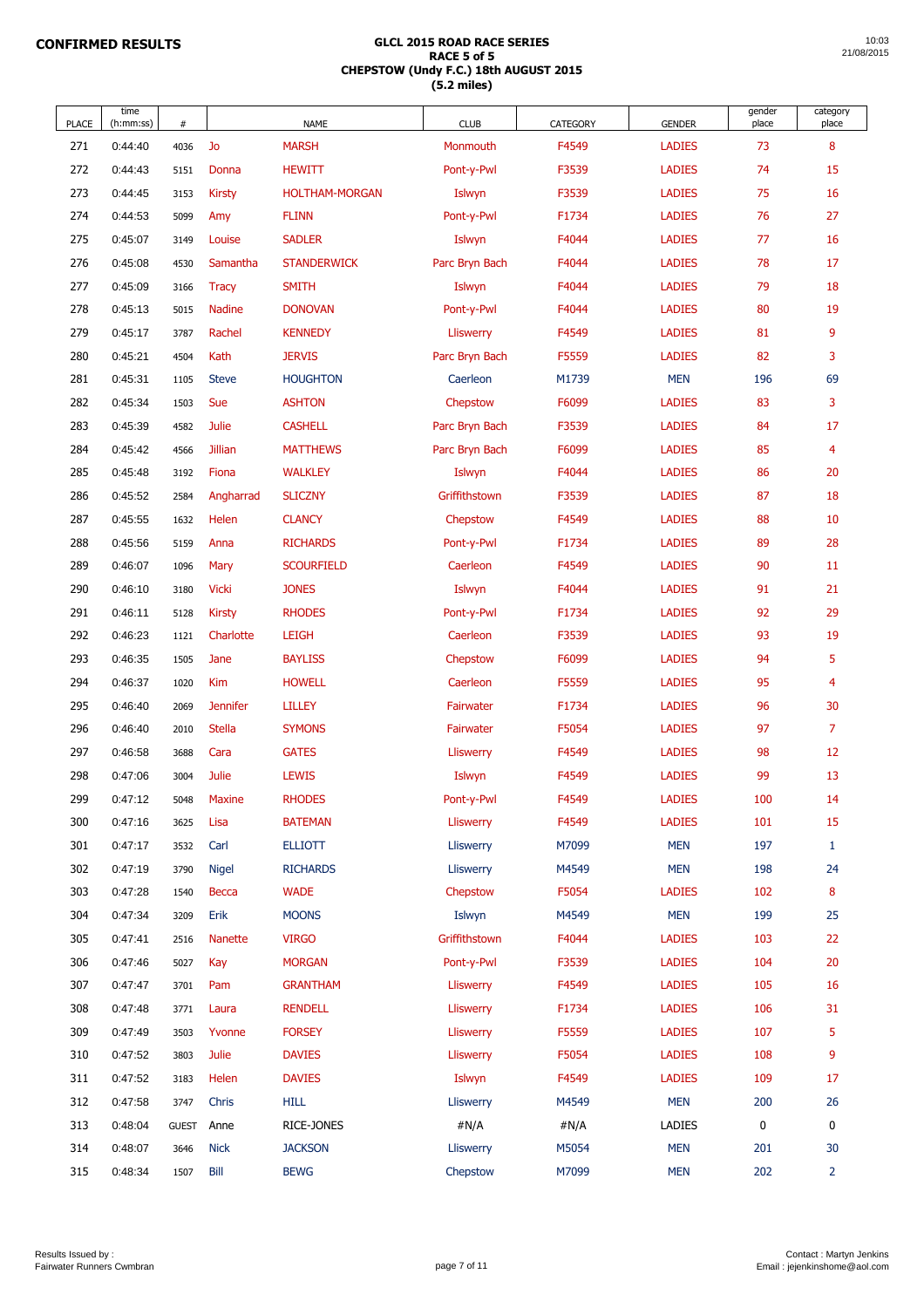| <b>PLACE</b> | time<br>(h:mm:ss)  | $\#$         |                   | <b>NAME</b>                 | <b>CLUB</b>          | <b>CATEGORY</b> | <b>GENDER</b>                  | gender<br>place  | category<br>place |
|--------------|--------------------|--------------|-------------------|-----------------------------|----------------------|-----------------|--------------------------------|------------------|-------------------|
| 316          | 0:48:42            | 4579         | <b>Terry</b>      | <b>VAUGHAN</b>              | Parc Bryn Bach       | M4044           | <b>MEN</b>                     | 203              | 37                |
| 317          | 0:48:43            | 5044         | Sharon            | <b>NEWELL</b>               | Pont-y-Pwl           | F4549           | <b>LADIES</b>                  | 110              | 18                |
| 318          | 0:48:43            | 5140         | Kelvin            | <b>HENLEY</b>               | Pont-y-Pwl           | M4549           | <b>MEN</b>                     | 204              | 27                |
| 319          | 0:48:44            | 5037         | Keri              | <b>HAMER</b>                | Pont-y-Pwl           | F3539           | <b>LADIES</b>                  | 111              | 21                |
| 320          | 0:49:01            | 1136         | Ruth              | <b>SMITH</b>                | Caerleon             | F5559           | <b>LADIES</b>                  | 112              | 6                 |
| 321          | 0:49:02            | 1072         | Jo                | <b>DAVISS</b>               | Caerleon             | F4044           | <b>LADIES</b>                  | 113              | 23                |
| 322          | 0:49:04            | 3729         | Desmond           | <b>JONES</b>                | <b>Lliswerry</b>     | M4044           | <b>MEN</b>                     | 205              | 38                |
| 323          | 0:49:16            | 5533         | Gary              | <b>WILCOX</b>               | <b>Usk</b>           | M5054           | <b>MEN</b>                     | 206              | 31                |
| 324          | 0:49:23            | 4041         | <b>Carol Anne</b> | <b>USHER</b>                | Monmouth             | F5054           | <b>LADIES</b>                  | 114              | 10                |
| 325          | 0:49:24            | 1664         | Jen               | <b>HARDING</b>              | Chepstow             | F1734           | <b>LADIES</b>                  | 115              | 32                |
| 326          | 0:49:25            | 1026         | Amy               | <b>RACKHAM</b>              | Caerleon             | F1734           | <b>LADIES</b>                  | 116              | 33                |
| 327          | 0:49:25            | 4075         | Sally             | <b>GILSON</b>               | Monmouth             | F4044           | <b>LADIES</b>                  | 117              | 24                |
| 328          | 0:49:28            | 1131         | Phil              | <b>BISHOP</b>               | Caerleon             | M5559           | <b>MEN</b>                     | 207              | 27                |
| 329          | 0:49:30            | 4071         | Claire            | <b>JONES</b>                | Monmouth             | F3539           | <b>LADIES</b>                  | 118              | 22                |
| 330          | 0:49:35            | 4584         | Rhian             | <b>WHITE</b>                | Parc Bryn Bach       | F1734           | <b>LADIES</b>                  | 119              | 34                |
| 331          | 0:49:36            | 4585         | Pamela            | <b>BROWNING</b>             | Parc Bryn Bach       | F4549           | <b>LADIES</b>                  | 120              | 19                |
| 332          | 0:49:41            | <b>GUEST</b> | Emma              | <b>THOMAS</b>               | #N/A                 | #N/A            | <b>LADIES</b>                  | $\boldsymbol{0}$ | 0                 |
| 333          | 0:49:50            | 1649         | Lisa              | <b>RIDDINGTON</b>           | Chepstow             | F4044           | <b>LADIES</b>                  | 121              | 25                |
| 334          | 0:50:11            | 3789         | Amanda            | <b>RICHARDS</b>             | <b>Lliswerry</b>     | F4549           | <b>LADIES</b>                  | 122              | 20                |
| 335          | 0:50:12            | 3510         | Linda             | <b>DURSLEY</b>              | <b>Lliswerry</b>     | F5054           | <b>LADIES</b>                  | 123              | 11                |
| 336          | 0:50:39            | 2021         | Suzanne           | <b>WILLIAMS</b>             | Fairwater            | F4549           | <b>LADIES</b>                  | 124              | 21                |
| 337          | 0:50:42            | $\mathbf 0$  | <b>UNKNOWN</b>    | $\bf{0}$                    | $\bf{0}$             | $\bf{0}$        | $\bf{0}$                       | $\boldsymbol{0}$ | $\pmb{0}$         |
| 338          | 0:50:47            | 1661         | Amanda            | <b>RAMSHAW</b>              | Chepstow             | F4044           | <b>LADIES</b>                  | 125              | 26                |
| 339          | 0:50:54            | 1019         | Gwyn              | <b>HOWELLS</b>              | Caerleon             | F6099           | <b>LADIES</b>                  | 126              | $6\phantom{1}$    |
| 340          | 0:51:10            | 1571         | Syd               | <b>WHEELER</b>              | Chepstow             | M7099           | <b>MEN</b>                     | 208              | 3                 |
| 341          | 0:51:17            | 4010         | <b>Tony</b>       | <b>HARDY</b>                | Monmouth             | M5054           | <b>MEN</b>                     | 209              | 32                |
| 342          | 0:51:45            | 1107         | Aisling           | <b>MORGAN</b>               | Caerleon             | F1734           | <b>LADIES</b>                  | 127              | 35                |
| 343          | 0:51:53            | 4064         | Sarah             | <b>RICHARDS</b>             | Monmouth             | F3539           | <b>LADIES</b>                  | 128              | 23                |
| 344          | 0:51:55            | 5157         | Anna              | <b>PARRY</b>                | Pont-y-Pwl           | F3539           | <b>LADIES</b>                  | 129              | 24                |
| 345          | 0:52:04            | 4040         | <b>Nicola</b>     | <b>ALLAN</b>                | Monmouth             | F4549           | <b>LADIES</b>                  | 130              | 22                |
| 346          | 0:52:19            | 4510         | Sally-Anne        | <b>ATKINSON</b>             | Parc Bryn Bach       | F4044           | <b>LADIES</b>                  | 131              | 27                |
| 347          | 0:52:25            | 3659         | <b>Nicola</b>     | <b>MURRAY</b>               | <b>Lliswerry</b>     | F4549           | <b>LADIES</b>                  | 132              | 23                |
| 348          | 0:52:28            | 3170         | Helen             | <b>SIMMONDS</b>             | Islwyn               | F1734           | <b>LADIES</b>                  | 133              | 36                |
| 349          | 0:52:42            | 2521         | Charlotte         | <b>REES</b>                 | Griffithstown        | F1734           | <b>LADIES</b>                  | 134              | 37                |
| 350          | 0:52:43            | 2525         | Wendy             | <b>REES</b>                 | Griffithstown        | F5054           | <b>LADIES</b>                  | 135              | 12                |
| 351          | 0:52:43            | 5040         | Sarah             | <b>JENKINS</b>              | Pont-y-Pwl           | F1734           | <b>LADIES</b>                  | 136              | 38                |
| 352          | 0:52:49            | 5121         | Lee               | <b>JENKINS</b>              | Pont-y-Pwl           | M4044           | <b>MEN</b>                     | 210              | 39                |
| 353          | 0:53:01            | 4077         | <b>Sian</b>       | <b>BURNS</b>                | Monmouth             | F4549           | <b>LADIES</b>                  | 137              | 24                |
| 354          | 0:53:02            | 4066         | Julia             | <b>DAVIES</b>               | Monmouth             | F4044           | <b>LADIES</b>                  | 138              | 28                |
| 355          | 0:53:23            | 1117         | <b>Stuart</b>     | <b>DOMINY</b>               | Caerleon             | M1739           | <b>MEN</b>                     | 211              | 70                |
| 356          | 0:53:46            |              | 5173 Vicky        | <b>JEFFS</b>                | Pont-y-Pwl           | F1734           | <b>LADIES</b>                  | 139              | 39                |
| 357          | 0:53:50            | 4062         | Trish             | <b>BICKNELL</b>             | Monmouth             | F5054           | <b>LADIES</b>                  | 140              | 13                |
| 358          | 0:53:52            | 4076         | Hannah            | <b>HILL</b>                 | Monmouth             | F1734           | <b>LADIES</b>                  | 141              | 40                |
| 359<br>360   | 0:53:55<br>0:53:56 | 5120<br>3206 | Susan<br>Danielle | <b>JEFFS</b><br><b>WARD</b> | Pont-y-Pwl<br>Islwyn | F5054<br>F1734  | <b>LADIES</b><br><b>LADIES</b> | 142<br>143       | 14<br>41          |
|              |                    |              |                   |                             |                      |                 |                                |                  |                   |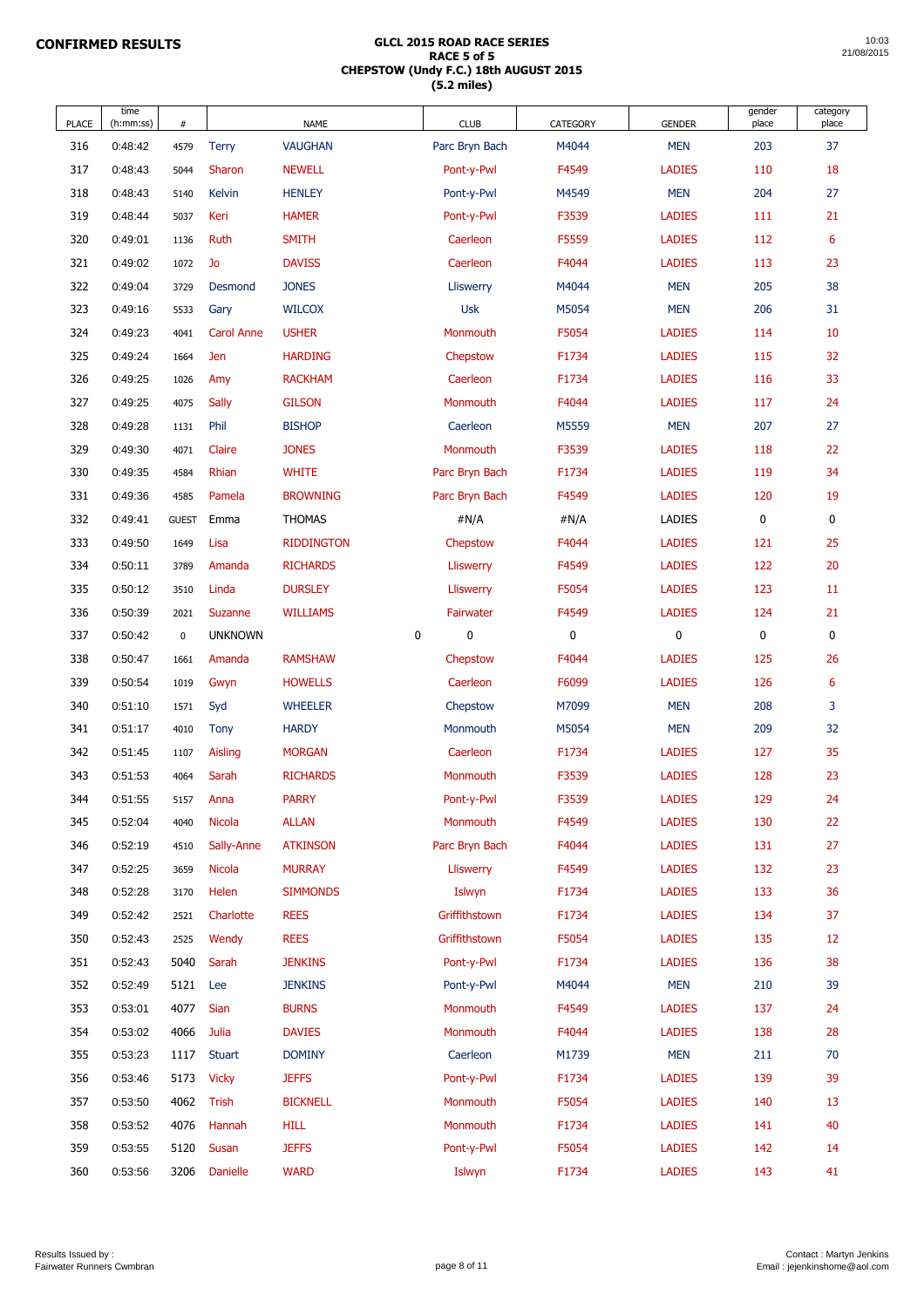| <b>PLACE</b> | time<br>(h:mm:ss) | #    |              | <b>NAME</b>        | <b>CLUB</b>   | <b>CATEGORY</b> | <b>GENDER</b> | gender<br>place | category<br>place |
|--------------|-------------------|------|--------------|--------------------|---------------|-----------------|---------------|-----------------|-------------------|
| 361          | 0:54:04           | 4078 | Helen        | <b>PROCTOR</b>     | Monmouth      | F4549           | <b>LADIES</b> | 144             | 25                |
| 362          | 0:54:04           | 4079 | Louise       | <b>INGLETON</b>    | Monmouth      | F5054           | <b>LADIES</b> | 145             | 15                |
| 363          | 0:54:05           | 4080 | <b>Sally</b> | <b>WILLIAMS</b>    | Monmouth      | F4044           | <b>LADIES</b> | 146             | 29                |
| 364          | 0:54:06           | 3179 | Juli         | <b>WILLIAMS</b>    | Islwyn        | F4044           | <b>LADIES</b> | 147             | 30                |
| 365          | 0:55:23           | 2581 | Catherine    | <b>SPENCER</b>     | Griffithstown | F4549           | <b>LADIES</b> | 148             | 26                |
| 366          | 0:57:38           | 2515 | Yvonne       | <b>WALKER</b>      | Griffithstown | F6099           | <b>LADIES</b> | 149             |                   |
| 367          | 0:58:44           | 1547 | Daphne       | <b>AUSTERBERRY</b> | Chepstow      | F6099           | <b>LADIES</b> | 150             | 8                 |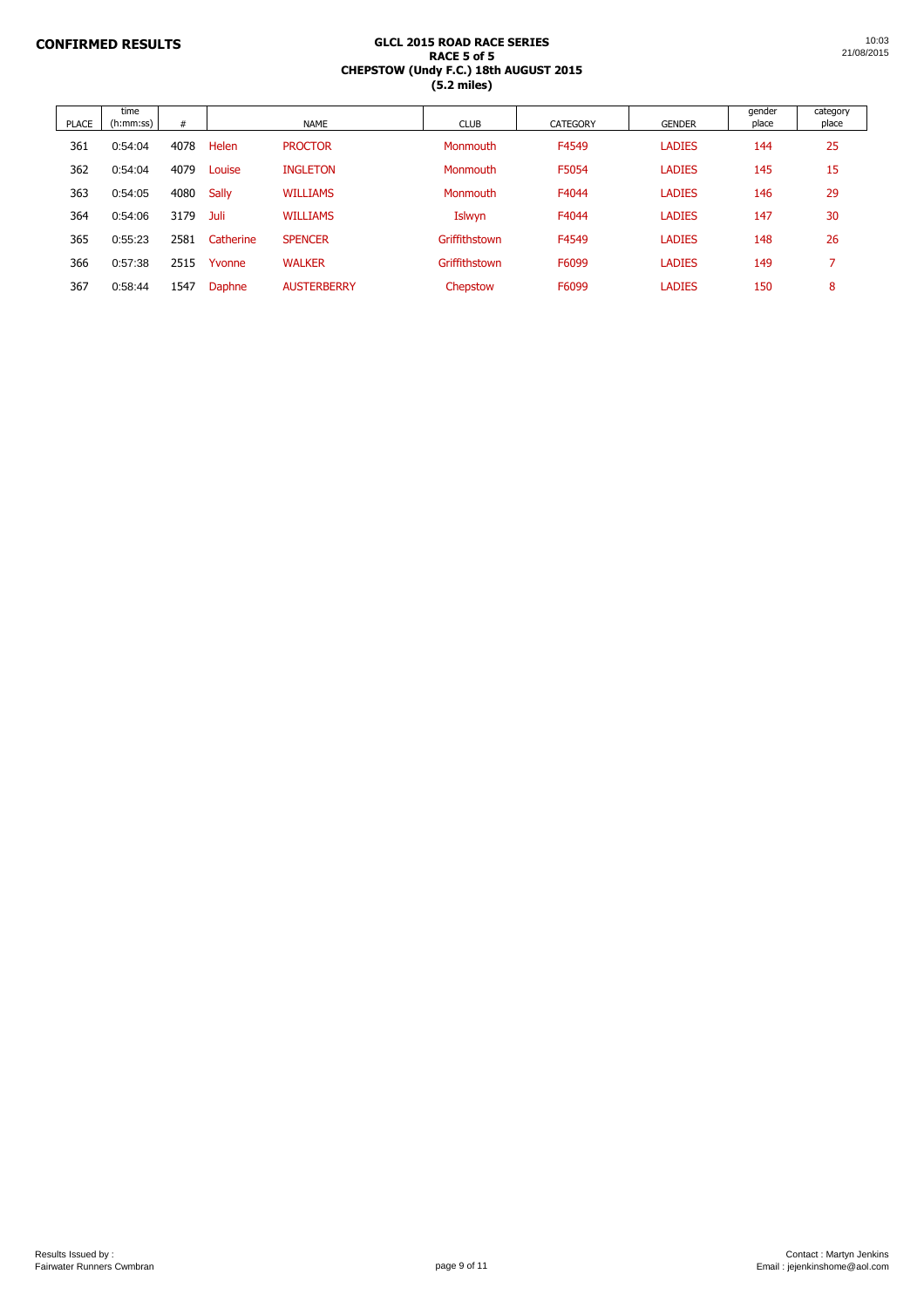#### **CONFIRMED RESULTS GLCL 2015 ROAD RACE SERIES**

10:03 21/08/2015

# **RACE 5 of 5 CHEPSTOW (Undy F.C.) 18th AUGUST 2015**

# **TEAM RESULTS**

|              | <b>MALE "A" TEAM</b>            | <b>RUNNERS</b> | <b>SCORE</b> | <b>POINTS</b>  |    | <b>FEMALE "A" TEAM</b>       | <b>RUNNERS</b> | <b>SCORE</b> | <b>POINTS</b>  |
|--------------|---------------------------------|----------------|--------------|----------------|----|------------------------------|----------------|--------------|----------------|
| 1            | <b>LLISWERRY</b>                | 10             | 9799         | 10             | 1  | <b>CHEPSTOW</b>              | 6              | 5934         | 10             |
| $\mathbf{2}$ | <b>PONT-Y-PWL</b>               | 10             | 9797         | 9              | 2  | <b>LLISWERRY</b>             | 6              | 5925         | 9              |
| 3            | <b>ISLWYN</b>                   | 10             | 9732         | 8              | 3  | <b>PONT-Y-PWL</b>            | 6              | 5890         | 8              |
| 4            | <b>CHEPSTOW</b>                 | 10             | 9725         | $\overline{7}$ | 4  | <b>PARC BRYN BACH</b>        | 6              | 5837         | $\overline{7}$ |
| 5            | <b>GRIFFITHSTOWN</b>            | 10             | 9419         | 6              | 5  | <b>CAERLEON</b>              | 6              | 5806         | 6              |
| 6            | <b>CAERLEON</b>                 | 10             | 9371         | 5              | 6  | <b>FAIRWATER</b>             | 6              | 5738         | 5              |
|              | <b>PARC BRYN BACH</b>           | 10             | 9094         | 4              | 7  | <b>ISLWYN</b>                | 6              | 5735         | 4              |
| 8            | <b>MONMOUTH</b>                 | 10             | 8910         | 3              | 8  | <b>GRIFFITHSTOWN</b>         | 6              | 5672         | 3              |
| 9            | <b>FAIRWATER</b>                | 10             | 8879         | $\mathbf{2}$   | 9  | <b>MONMOUTH</b>              | 6              | 5641         | $\overline{2}$ |
| 10           | <b>USK</b>                      | $\overline{ }$ | 6060         | $\mathbf 1$    | 10 | <b>USK</b>                   |                | 954          | 1              |
|              | <b>MALE TEAM "B&amp;C" TEAM</b> | <b>RUNNERS</b> | <b>SCORE</b> |                |    | <b>FEMALE "B&amp;C" TEAM</b> | <b>RUNNERS</b> | <b>SCORE</b> |                |
| 1            | <b>CHEPSTOW(B)</b>              | 10             | 9191         |                | 1  | <b>CHEPSTOW(B)</b>           | 6              | 5779         |                |
| $\mathbf{2}$ | <b>LLISWERRY(B)</b>             | 10             | 9150         |                | 2  | <b>LLISWERRY(B)</b>          | 6              | 5668         |                |
| 3            | <b>PONT-Y-PWL(B)</b>            | 10             | 9108         |                | 3  | <b>PONT-Y-PWL(B)</b>         | 6              | 5586         |                |
| 4            | <b>ISLWYN(B)</b>                | 10             | 8957         |                | 4  | <b>PARC BRYN BACH(B)</b>     | 6              | 5569         |                |
| 5            | <b>CAERLEON(B)</b>              | 10             | 8628         |                | 5  | <b>ISLWYN(B)</b>             | 6              | 5530         |                |
| 6            | <b>CHEPSTOW(C)</b>              | 10             | 8538         |                | 6  | <b>CHEPSTOW(C)</b>           | 6              | 5464         |                |
|              | <b>LLISWERRY(C)</b>             | 10             | 8494         |                | 7  | <b>CAERLEON(B)</b>           | 6              | 5433         |                |
| 8            | <b>CAERLEON(C)</b>              | 7              | 5673         |                | 8  | PONT-Y-PWL(C)                | 6              | 5431         |                |
| 9            | <b>GRIFFITHSTOWN(B)</b>         | 6              | 5134         |                | 9  | <b>LLISWERRY(C)</b>          | 6              | 5357         |                |
|              | 10 ISLWYN(C)                    | 6              | 4889         |                |    | 10 MONMOUTH(B)               | 6              | 5238         |                |
|              | 11 MONMOUTH(B)                  | 4              | 3313         |                |    | 11 FAIRWATER(B)              | 5              | 4568         |                |
|              | 12 PARC BRYN BACH(B)            | 4              | 3238         |                |    | 12 ISLWYN(C)                 | 5              | 4374         |                |
|              | 13 PONT-Y-PWL(C)                | 4              | 3237         |                |    | 13 MONMOUTH(C)               | 5              | 4289         |                |
|              | 14 FAIRWATER(B)                 | 1              | 830          |                |    | 14 GRIFFITHSTOWN(B)          | 4              | 3438         |                |
|              | <b>FAIRWATER(C)</b>             | $\bf{0}$       | $\bf{0}$     |                |    | 15 CAERLEON(C)               | 3              | 2634         |                |
|              | <b>GRIFFITHSTOWN(C)</b>         | $\bf{0}$       | 0            |                |    | 16 PARC BRYN BACH(C)         | 3              | 2633         |                |
|              | <b>MONMOUTH(C)</b>              | $\bf{0}$       | $\mathbf 0$  |                |    | <b>FAIRWATER(C)</b>          | 0              | 0            |                |
|              | <b>PARC BRYN BACH(C)</b>        | 0              | $\mathbf 0$  |                |    | <b>GRIFFITHSTOWN(C)</b>      | 0              | 0            |                |
|              | USK(B)                          | 0              | 0            |                |    | USK(B)                       | U              | 0            |                |
|              | USK(C)                          | $\bf{0}$       | 0            |                |    | USK(C)                       | O              | 0            |                |